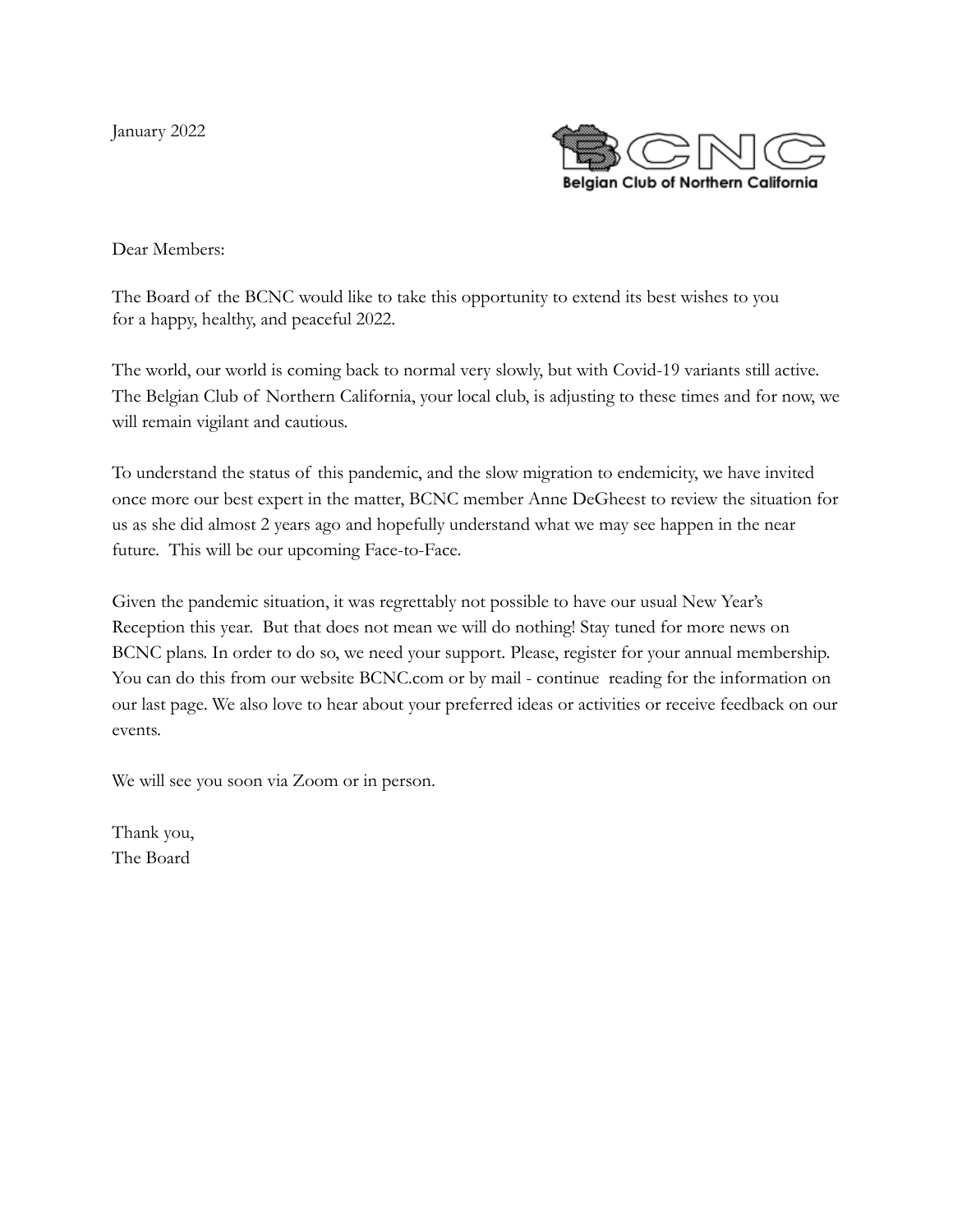# **Face-to-Face With Anne DeGheest Sunday, February 6, 2022 5 - 7 PM Covid19 Variants Insights Zoom Presentation with Q&A**

Are you tired of sorting through all the conflicting Coronavirus news? Want to know what's going on, besides just in the US or Belgium? Wondering who all is working on vaccines/boosters and where they stand? Curious about which treatments are not hyped by politicians, but are actually proving effective in real life? You prefer to follow clear scientific information/news, so you can make up your own mind?

Then come to our Zoom meeting on **Sunday February 6th, from 5 to 7 PM,** for a detailed SARS2 - COVID 19 pandemic presentation and Q&A narrated by Anne DeGheest of Medstar.

Anne is leveraging her healthcare network and access to clinicians/experts with the latest scientific data publications, to paint a reliable picture of the virus evolution and how it will impact us as we re-open to a New Normal!



Background:

**Anne DeGheest** was born in Belgium and educated at the Université Libre de Brussels & Harvard University.

Anne pioneered the HealthTech or Digital Health space as a healthcare executive, an entrepreneur, angel investor, a corporate advisor and a mentor capitalist. She is the founder of HealthTech Capital and MedStars.

Since founding MedStars in 1986, she has been a corporate development advisor to large healthcare companies and a mentor capitalist specializing in investing and mentoring early stage companies in healthcare. Her life science portfolio companies have grown into major disruptive companies that have generated over \$15 billion in market value. In 2010, Anne founded HealthTech Capital, a group of private investors dedicated to funding and mentoring new "HealthTech" startups to decrease healthcare cost and empower patients.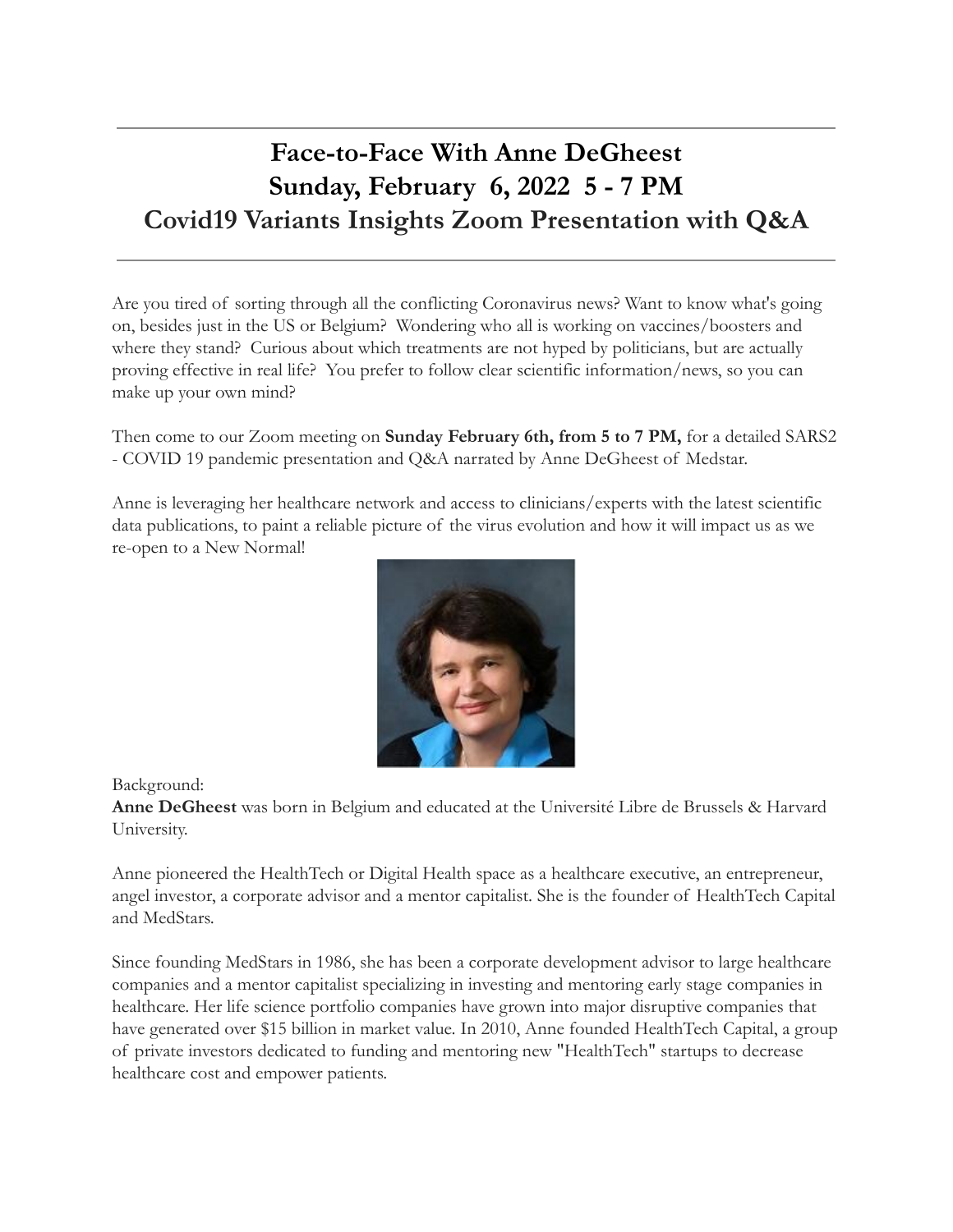Through her work, Anne is in touch with many companies working on coronavirus solutions and uniquely placed to give us an overview.

This is a free event, but you'll need to sign up to receive the Zoom meeting info. Please see at <https://medstars.com/>

**When**: Sunday, February 6, 2022 at 5 to 7 pm

**Where**: Using Zoom Video Conferencing from your home computer

**Note**: This is going to be a live event. More information, including log-in details, will be available when we get closer to the date of this event.

**Cost**: There is no cost for this event. However, we are suggesting a min. donation of \$5 per BCNC member and \$10 per non-member.

**Registration and Donation:** please go to our website [www.bcnc.com](http://www.bcnc.com) and select **Face-to-Face** under "Events". You can pay by credit card or Paypal or mail check to: Fabienne Sowa, 2820 Willow Creek Trail, Cool, CA 95614. For membership sign up, visit bcnc.com and select "Become a BCNC Member".

#### **Deadline to register:** Thursday, February 3

#### **Announcements**

- Join our BCNC Facebook page at <https://www.facebook.com/groups/5421040815/?ref=bookmarks>

#### **Message to all foreign mission emergency Management officers:**

In response to numerous inquiries from foreign missions, OFM is sharing the California COVID-19 Immigrant Resource Guide, which provides information concerning state of California initiatives to support and assist foreign nationals impacted by COVID-19.

English and Spanish versions of the guide are attached and are also available at <https://covid19.ca.gov/guide-immigrant-californians/> and <https://covid19.ca.gov/guia-californianos-inmigrantes/>.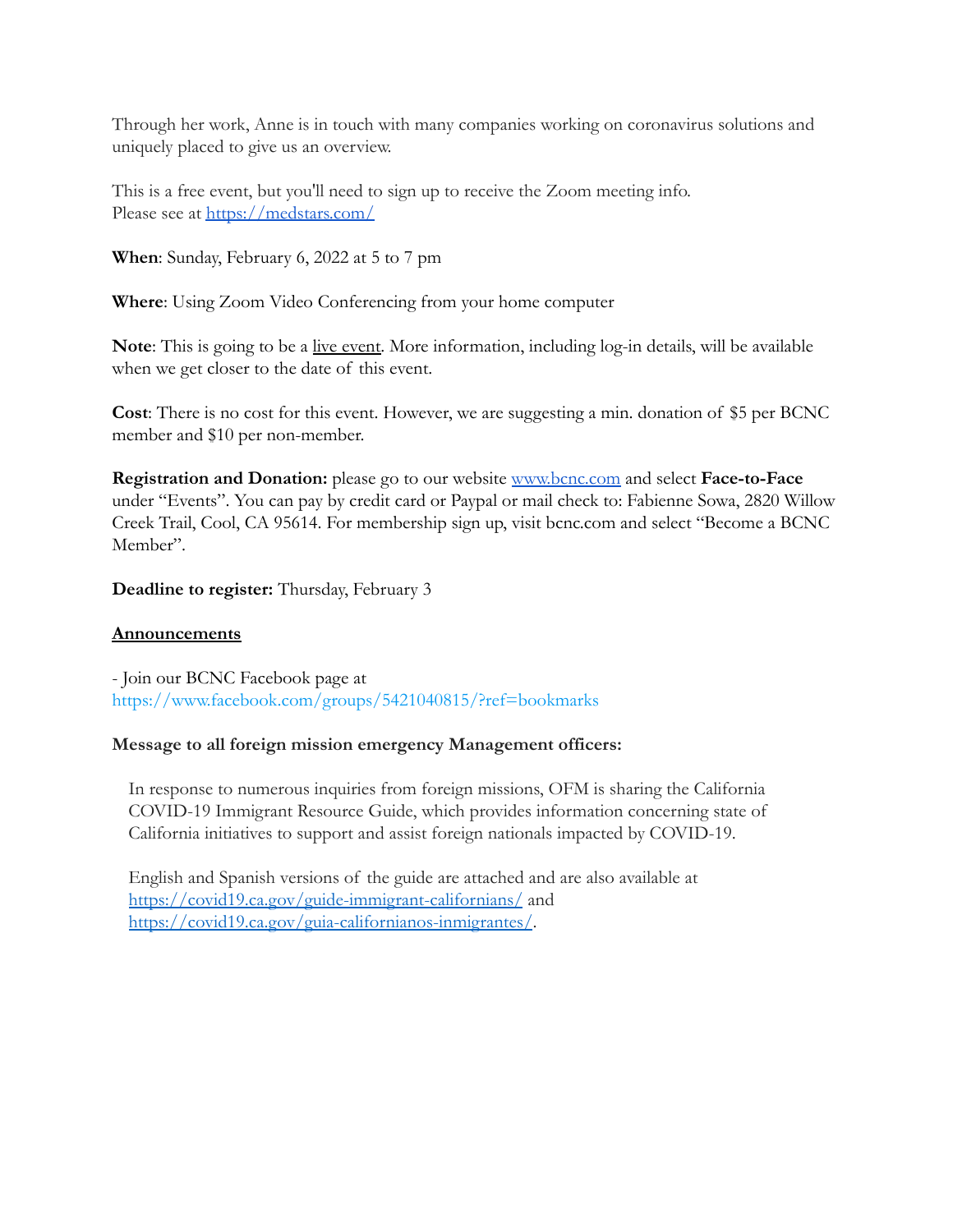For 2022, we'll kick-off our yearly membership drive:

## **Membership Renewal Drive for 2022**

As the pandemic is very slowly changing its course, the BCNC will again bring many interesting programs in 2022. In order to do so, we need your support. Please, register your annual membership, let us know your preferred ideas of activities, and give us some feedback on our events. Our web page [www.bcnc.com](http://www.bcnc.com) gives you all the information on how to contact us. We encourage you to sign up online at [www.bcnc.com/about](http://www.bcnc.com/about) where you can pay by credit card or PayPal.

The alternative is to return the enclosed membership form with your check, payable to BCNC. Mail the form with your check to Fabienne Sowa, 2820 Willow Creek Trail, Cool, CA 95614. It is your membership that makes all events possible, and your participation that makes it enjoyable. For many years now, the BCNC has organized many social, cultural, and sporting events. You can see a list of our activities on our website, [www.bcnc.com](http://www.bcnc.com).

Our newsletters are emailed to everyone on our mailing list (opting-out is easy), member or not. However, all events are members-only. So join BCNC or renew your membership now.

Stay safe and healthy, The Board

**BCNC is a social club** to enjoy being with other Belgians & friends. If you are in Northern California for a day, a month, a year or a century, you can participate! If you know of something happening in or with our Belgian community, or if you know of a "special" Belgian visiting the Bay Area, let us know with a simple email to **Board@bcnc.com**, or on our Facebook page. Thanks to members sharing information, members have had the chance to enjoy an evening, a beer or a meal with consuls, ambassadors, entrepreneurs, scientists, athletes, singers (Stromae and Johnny Hallyday) and even prime ministers such as Jean-Luc Dehaene and Guy Verhofstadt. To become a member, simply sign up now at BCNC.com.